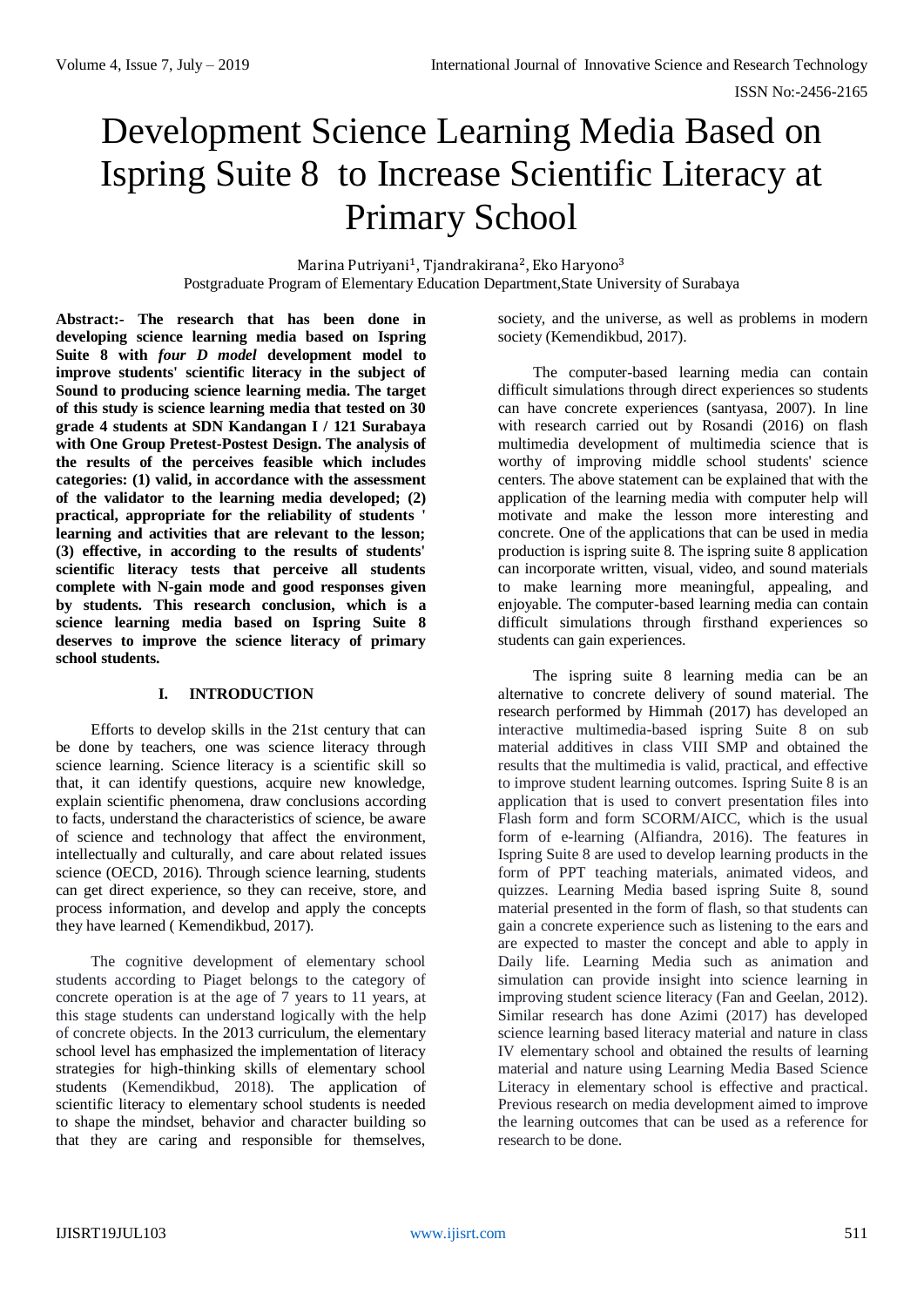ISSN No:-2456-2165

#### **II. METHOD**

The type of this research is development research use *four D model* (Thiagarajan dkk ,1974). The objective in this study is ispring suite 8 based science learning media in improving scientific literacy which will be tested on 30 fourth grade students at Kandangan I / 121 Surabaya Elementary School.

The tecnique used in this development research is validation, observation, giving tests and question naires. The design of the research used for learning media trials is to use the One Group pretests-posttest. The trial design will be given pretests and given posttest after treatment. Research plans by Fraenkel, Wallen, and Hyun (2012) are described as follows:

| Pretest  | treatment | Postest |
|----------|-----------|---------|
| $\Omega$ | v         | ഹ       |

The purpose of data analysis in this study was to answer the next research question to formulate conclusions. The data analysis used is quantitative descriptive analysis, which includes:

## *A. Analysis of the validity of learning media*

The results of the learning Media validation are further analyzed in a quantitative descriptive, by calculating the average rating score of the indicator. The average accrual of the score is converted using the conditions:

*B. Analysis of the Implementation of the Lesson Plan with* 

The analysis of the implementation of the Learning Plan was analyzed in a quantitative descriptive, by calculating the results of the packaging by two observers, then in the search for a percentage of the implementation of RPP in the learning process. The percentage of

| <b>Interval Score</b> | Rating category                         | Information                                                               |
|-----------------------|-----------------------------------------|---------------------------------------------------------------------------|
| $3.6 \le P \le 4.0$   | Very valid                              | Can be used without revision                                              |
| $2,6 \le P \le 3,5$   | Valid                                   | Can be used with the slight revision                                      |
| $1,6 \le P \le 2,5$   | Less valid                              | Can be used with many revisoins                                           |
| $1,0 \le P \le 1,5$   | Invalid                                 | Unable to use still requires consultation                                 |
|                       | $\mathbf{m}$ in the set of $\mathbf{m}$ | 20.4.4<br>$\mathbf{r}$ and $\mathbf{r}$ and $\mathbf{r}$ and $\mathbf{r}$ |

Table 1:- (Ratumanan dan Laurens, 2011)

*the Media*

Testing of the reliability of the instrument using the following formula :

$$
R = \left[1 - \frac{A - B}{A + B}\right] x \quad 100\% \qquad \text{(Borich, 1994)}
$$

Information:

 $R =$  instument of reliability

 $A =$  frequency aspect of high values from validator

 $B =$  frequency aspect of low values from validator

| the number of stage of the lesson plan that ware successfully implemented $\geq 100\%$ |  |
|----------------------------------------------------------------------------------------|--|
| total stage of the lesson plan                                                         |  |

| <b>Interval</b>    | Kategori       |
|--------------------|----------------|
| $0\%$ < P < 25%    | Not done       |
| $25\% < P < 50\%$  | Poorly done    |
| $50\% < P < 75\%$  | Well done      |
| $75\% < P < 100\%$ | Very well done |

Table 2:- Percentage of Criteria Implementation of The Lesson Plan (Riduwan, 2012)

#### *C. Analysisi of Student Activities*

Observation data of student activity sheets were analyzed using the average percentage formula. The average percentage formula is as follows; (Rosidi, 2013)

$$
P = \frac{\sum R}{\sum N} \times 100\%
$$

Students are said to be active if the percentage is more than 50 %, if not then students are said to be not active in participating in learning.

#### *D. Analysis of Student Activities*

implementation of RPP (P) is as follows:

The determinant analysis of student's scientific literacy by calculating Normalized Gain by using the gain score (score increase) which is done on the overall results of student's scientific literacy skills.

The amount of increase or N-gain is analyzed using the following formula:  $\sim$  ( $\sim$ 

$$
g = \frac{(Spost) - (Spre)}{(Smaks) - (Spre)}
$$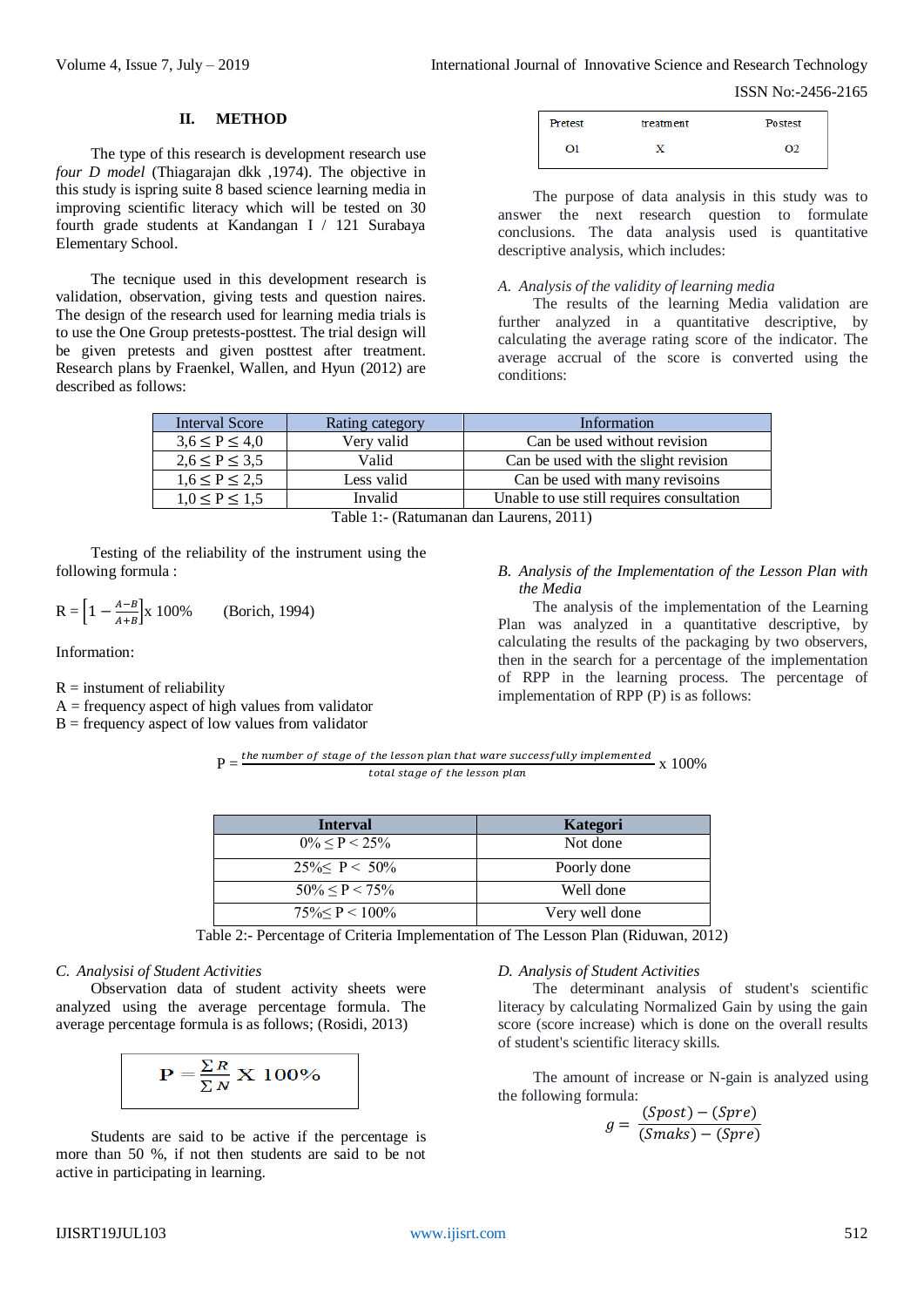ISSN No:-2456-2165

While the gain classification is as follows:

| g- heigh  | : $(g) > 0.7$             |
|-----------|---------------------------|
| g- medium | $: 0.7 \ge$ (g) $\le$ 0.3 |
| g-low     | : $(g)$ < 0.3             |

### *E. Analysis of Student Response*

Riduwan (2012) suggests that studen't response questionnaires are used to determine student's opinions about the application of learning tools that have been

developed by researchers. The student responses are quantitative descriptively responses are formulated as follows:

$$
P = \frac{\Sigma R}{\Sigma N} \times 100 \%
$$

The percentage of student responses can be converted with the following criteria:

| <b>Persentase</b> | <b>Kriteria</b> |
|-------------------|-----------------|
| $0\% - 20\%$      | Very less       |
| $21\% - 40\%$     | Less            |
| $41\% - 60\%$     | Enough          |
| $61\% - 80\%$     | Good            |
| $81\% - 100\%$    | Excellent       |

Table 3:- Percentage of Student Response Criteria (Riduwan,2012)

# **III. RESULTS AND DISCUSSION**

The results of research a learning media development based on Ispring Suite 8 on the sound that changed performed by adapting the 4D model . The following results in data analysis of the validity, practicability, and effectiveness of iSpring suite based Learning Media:

#### *A. The Validity of Learning Media*

Validation is measured using instructional media validation instrument that researchers create are provided to the expert validators to validate the ispring suite based learning media.



Fig 1:- Results of the Validity Analysis of Learning Media

Based on the result of the analysis perceive in Figure 1, the average value of the total validity of the ispring suite 8 based learning media in the sound material used obtained is 3,55. It can be concluded that the category is " valid".

# *B. Practicality of Learning Media*

Practical test of learning media based on the implementation of learning and student activities.

#### *Implementation of Learning*

The impleentation of learning in accordance with . Table 4 Results of Learning Implementation Implementation.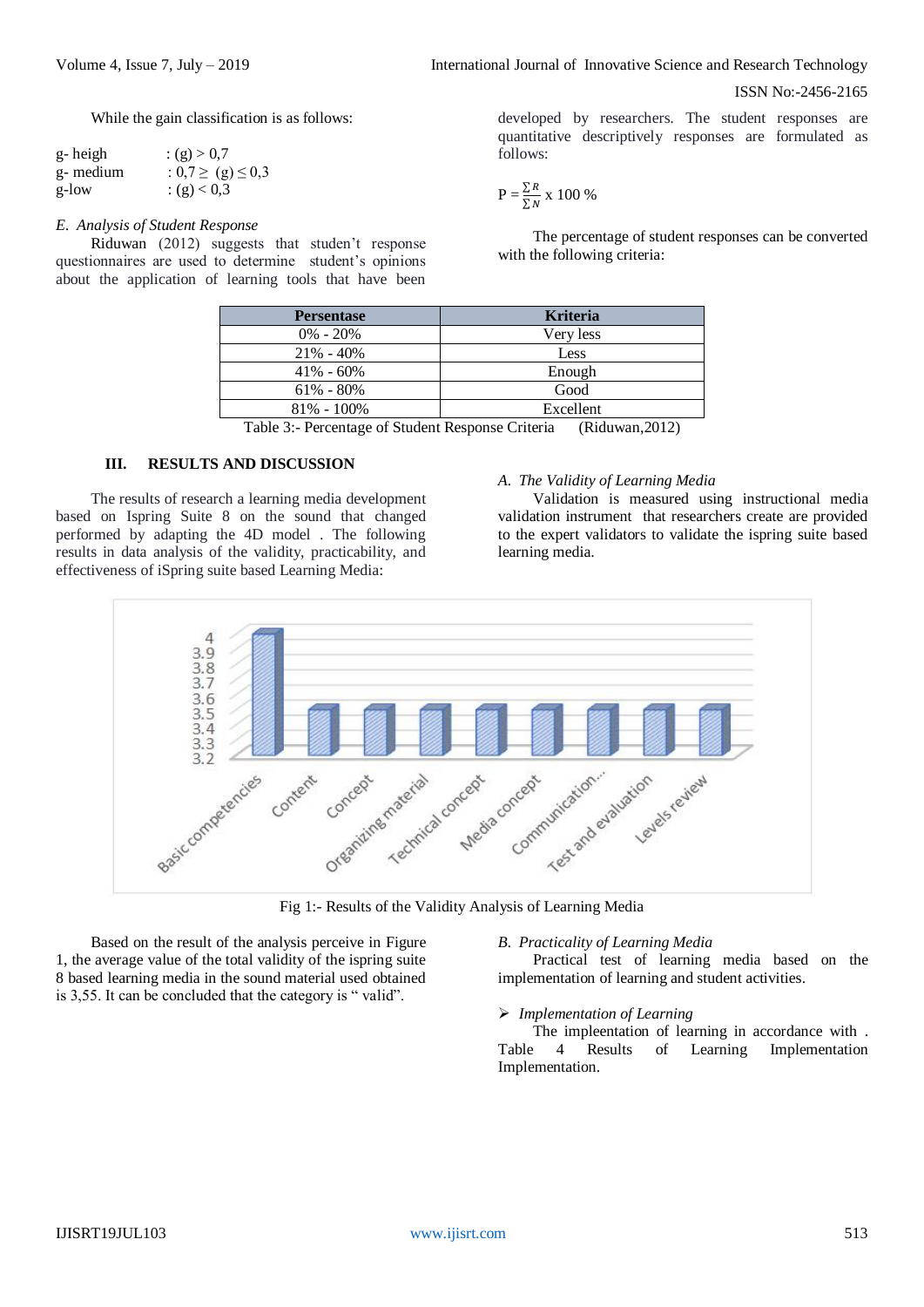| N <sub>o</sub> |                                                                                                                     |                | RPP1                               |                          | RPP <sub>2</sub> |                | RPP3           | Average | Implementation |  |
|----------------|---------------------------------------------------------------------------------------------------------------------|----------------|------------------------------------|--------------------------|------------------|----------------|----------------|---------|----------------|--|
|                | <b>Assessment Aspect</b>                                                                                            | V1             | V <sub>2</sub>                     | V1                       | V <sub>2</sub>   | V1             | V <sub>2</sub> |         | (%)            |  |
| I.             | <b>KBM OBSERVATION</b>                                                                                              |                |                                    |                          |                  |                |                |         |                |  |
| A.             | Opening                                                                                                             |                |                                    |                          |                  |                |                |         |                |  |
| 1.             | Saying greetings                                                                                                    | $\overline{4}$ | $\overline{4}$                     | $\overline{4}$           | 4                | 4              | 4              | 4,0     | 100            |  |
| 2.             | Giving time for children to pray                                                                                    | $\overline{4}$ | 3                                  | 4                        | 4                | 4              | 4              | 3,8     | 96             |  |
| 3.             | Checking student attendance                                                                                         | $\overline{4}$ | 3                                  | 4                        | 4                | 4              | $\overline{4}$ | 3,8     | 96             |  |
| 4.             | Apperception                                                                                                        | 4              | 4                                  | $\overline{\mathcal{L}}$ | 3                | 4              | 4              | 3,8     | 96             |  |
| 5.             | Delivering learning objectives                                                                                      | 3              | 4                                  | $\overline{4}$           | 4                | 4              | 4              | 3,8     | 96             |  |
| $\, {\bf B}$   | Core activities                                                                                                     |                |                                    |                          |                  |                |                |         |                |  |
| $\mathbf{1}$   | Creating a learning environment that is ready to be<br>oriented to learning material                                | $\overline{4}$ | 3                                  | $\overline{4}$           | 3                | 4              | 4              | 3,7     | 92             |  |
| 2              | Conducting activities that encourage students to<br>formulate problems                                              | $\overline{4}$ | 3                                  | $\overline{4}$           | 3                | 4              | 4              | 3,7     | 92             |  |
| 3              | Conducting activities that encourage students to<br>form hypotheses                                                 |                | 3                                  | 3                        | 3                | 4              | 4              | 3,5     | 88             |  |
| 4              | Conducting activities that encourage students to<br>collect data                                                    | 3              | 3                                  | $\overline{4}$           | 3                | 3              | 3              | 3,2     | 79             |  |
| 5              | Conducting activities that encourage students to<br>test hypotheses (conducting experiments / group<br>discussions) |                | 3                                  | $\overline{4}$           | 3                | 4              | 4              | 3,7     | 92             |  |
| 6              | Conducting activities that encourage students to<br>form conclusions                                                | $\overline{4}$ | 3<br>3<br>3<br>$\overline{4}$<br>4 |                          | 3,5              | 88             |                |         |                |  |
| $\tau$         | Guiding students to present the results of group<br>work                                                            | $\overline{4}$ | 3                                  | $\overline{4}$           | 3                | 4              | 4              | 3,7     | 92             |  |
| 8              | Guiding students to evaluate                                                                                        | $\overline{4}$ | 3                                  | 3                        | 3                | 4              | 4              | 3,5     | 88             |  |
| $\mathcal{C}$  | Closing Activity                                                                                                    |                |                                    |                          |                  |                |                |         |                |  |
| 1              | Guiding students to conclude the material                                                                           | $\overline{4}$ | 3                                  | $\overline{4}$           | 4                | 4              | 4              | 3,8     | 96             |  |
| $\overline{2}$ | Giving reflection                                                                                                   | 3              | 3                                  | $\overline{4}$           | $\overline{4}$   | 4              | $\overline{4}$ | 3,7     | 92             |  |
| $\overline{3}$ | Closing the lesson and give further assignments                                                                     | $\overline{3}$ | $\overline{4}$                     | $\overline{4}$           | $\overline{4}$   | 4              | $\overline{4}$ | 3,8     | 96             |  |
| $\rm II$       | <b>CLASS SITUATION</b>                                                                                              |                |                                    |                          |                  |                |                |         |                |  |
| $\mathbf{1}$   | KBM is in accordance with the learning objectives                                                                   |                | $\overline{3}$                     | $\overline{4}$           | 3                | 4              | 4              | 3,7     | 92             |  |
| 2              | Time allocation as planned                                                                                          | 3              | $\mathfrak{Z}$                     | $\overline{4}$           | 3                | 4              | 4              | 3,5     | 88             |  |
| 3              | Mastery of concepts                                                                                                 | $\overline{4}$ | $\overline{4}$                     | $\overline{4}$           | 3                | 4              | 4              | 3,8     | 96             |  |
| $\overline{4}$ | Class management                                                                                                    | 3<br>Table 4   | 3                                  | $\overline{4}$           | 3                | $\overline{4}$ | $\overline{4}$ | 3,5     | 88             |  |

Table 4

Based on the results of observations of the implementation of learning with *ispring suite*-based learning media on sound material obtained scores from observers of 3.5 to 3.8 with the percentage of 82% to 96% the categories implemented very well.

*Student Activities*

Table 5 Observation Results of Student Activities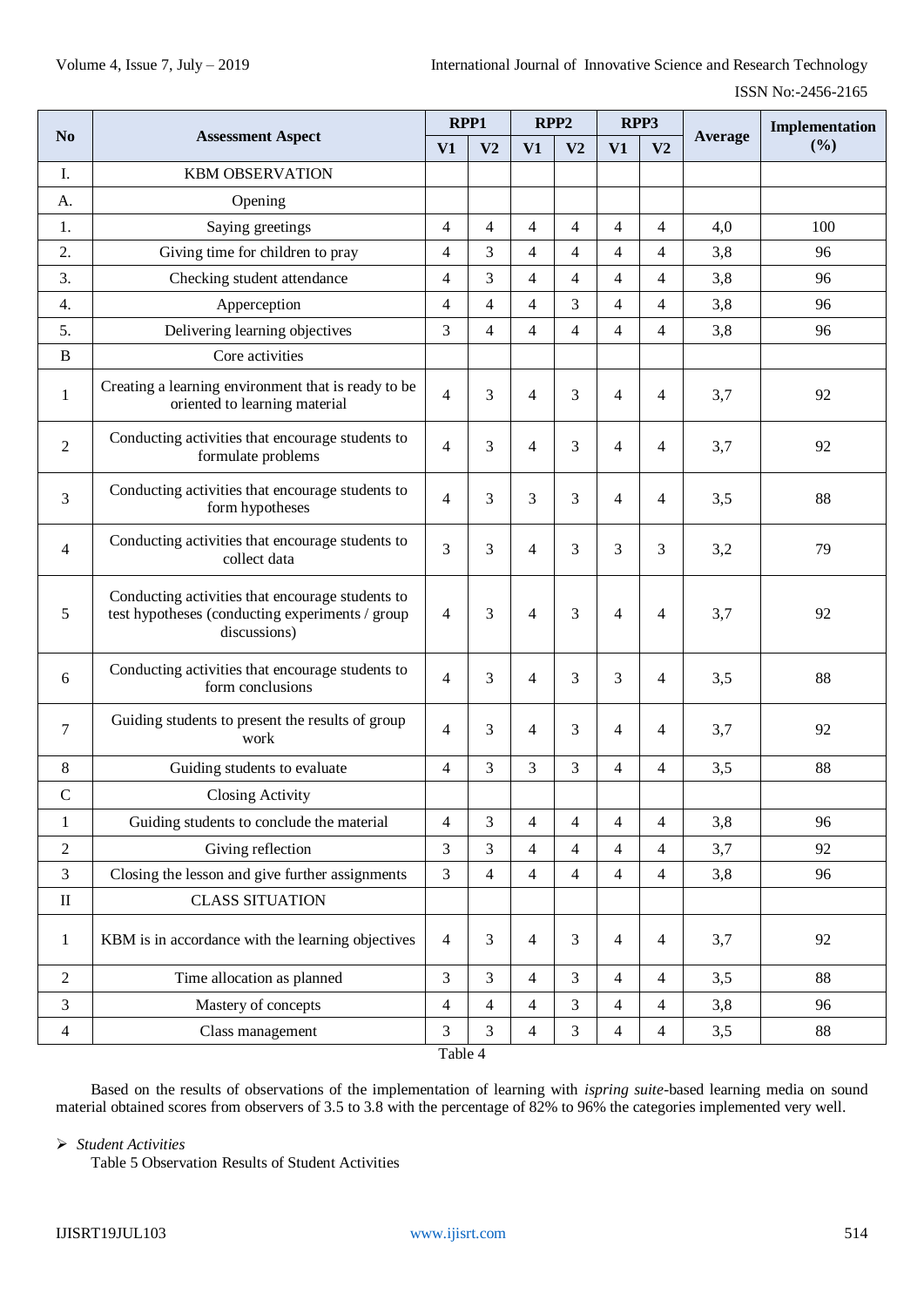#### ISSN No:-2456-2165

| N <sub>0</sub> | <b>Observed Aspects</b>                                                                         |                | Percentage of each meeting |                |                |     |     |             |
|----------------|-------------------------------------------------------------------------------------------------|----------------|----------------------------|----------------|----------------|-----|-----|-------------|
|                |                                                                                                 | P <sub>1</sub> | P <sub>2</sub>             | P <sub>1</sub> | P <sub>2</sub> | P1  | P2  | Average (%) |
|                | Making questions / formulation of the problem                                                   | 60             | 67                         | 53             | 53             | 80  | 67  | 63,3        |
| $\mathbf{2}$   | Practicing the use of learning media                                                            | 87             | 73                         | 80             | 87             | 93  | 100 | 86,7        |
| 3              | Reading teaching materials to find important information                                        | 100            | 80                         | 93             | 87             | 93  | 93  | 91,1        |
| 4              | Discussing student work sheet with groups                                                       | 100            | 87                         | 80             | 93             | 100 | 100 | 93,3        |
| 5              | Conducting experiments / observations in accordance with the<br>student work sheet instructions | 80             | 80                         | 67             | 80             | 100 | 100 | 84,4        |
| 6              | Presenting the results of group discussions                                                     | 87             | 60                         | 87             | 80             | 87  | 87  | 81,1        |
| 7              | Listening to the presentation                                                                   | 80             | 80                         | 93             | 87             | 87  | 100 | 87,8        |
| 8              | Asking questions / ideas / ideas                                                                | 53             | 53                         | 67             | 67             | 80  | 80  | 66,7        |
| -9             | Evaluating learning outcomes                                                                    | 80             | 80                         | 87             | 87             | 100 | 100 | 88,9        |
|                | Table 5                                                                                         |                |                            |                |                |     |     |             |

Student activity Data During KBM can be categorized actively due to students ' requirements that correspond to the activity criteria as long as the learning reaches 66.7% to 93.3% (> 50%)

# *C. Effectiveness of Learning Media*

Test the effectiveness of ispring-based learning media based on learning outcomes in determining the skills of Science literacy and student response.

## *Science Literacy Skills*

Table 6 Results of Science Literacy Tests

| No              | <b>Student</b>  |                 | Pretest      | Posttest        |              | $N$ -gain        | Category |
|-----------------|-----------------|-----------------|--------------|-----------------|--------------|------------------|----------|
|                 | <b>Names</b>    | Score           | Completeness | Score           | Completeness |                  |          |
| 1               | A1              | 50              | Not Complete | 80              | Complete     | 0,6              | Sedang   |
| $\overline{2}$  | B1              | 30              | Not Complete | 80              | Complete     | 0,7              | Tinggi   |
| 3               | C <sub>1</sub>  | 50              | Not Complete | 80              | Complete     | 0,6              | Sedang   |
| $\overline{4}$  | A2              | 20              | Not Complete | 80              | Complete     | 0,8              | Tinggi   |
| $\overline{5}$  | $\overline{B2}$ | $\overline{50}$ | Not Complete | 90              | Complete     | 0,8              | Tinggi   |
| 6               | C <sub>2</sub>  | 40              | Not Complete | 90              | Complete     | 0,8              | Tinggi   |
| $\overline{7}$  | A <sub>3</sub>  | 60              | Not Complete | 80              | Complete     | 0,5              | Sedang   |
| $\,8\,$         | B <sub>3</sub>  | 60              | Not Complete | 90              | Complete     | 0,8              | Tinggi   |
| $\overline{9}$  | $\overline{C}3$ | 60              | Not Complete | $\overline{90}$ | Complete     | $\overline{0,8}$ | Tinggi   |
| 10              | A <sub>4</sub>  | 50              | Not Complete | 80              | Complete     | 0,6              | Sedang   |
| 11              | <b>B4</b>       | 80              | Complete     | 90              | Complete     | 0,5              | Sedang   |
| $\overline{12}$ | C <sub>4</sub>  | 80              | Complete     | 90              | Complete     | 0,5              | Sedang   |
| 13              | A <sub>5</sub>  | 80              | Complete     | 90              | Complete     | 0,5              | Sedang   |
| 14              | B <sub>5</sub>  | 50              | Not Complete | 80              | Complete     | 0,6              | Sedang   |
| $\overline{15}$ | $\overline{C5}$ | $\overline{50}$ | Not Complete | $\overline{80}$ | Complete     | 0,6              | Sedang   |
| 16              | A <sub>6</sub>  | 30              | Not Complete | 80              | Complete     | 0,7              | Tinggi   |
| 17              | <b>B6</b>       | 40              | Not Complete | 80              | Complete     | 0,7              | Tinggi   |
| 18              | C <sub>6</sub>  | $\overline{30}$ | Not Complete | 80              | Complete     | $\overline{0,7}$ | Tinggi   |
| 19              | A7              | 50              | Not Complete | 80              | Complete     | 0,6              | Sedang   |
| 20              | B7              | 40              | Not Complete | 90              | Complete     | 0,8              | Tinggi   |
| $\overline{21}$ | $\overline{C7}$ | 40              | Not Complete | 90              | Complete     | $\overline{0,8}$ | Tinggi   |
| 22              | A8              | 40              | Not Complete | 80              | Complete     | 0,7              | Tinggi   |
| 23              | <b>B8</b>       | 40              | Not Complete | 80              | Complete     | 0,7              | Tinggi   |
| 24              | C8              | 50              | Not Complete | 90              | Complete     | 0,8              | Tinggi   |
| 25              | A <sub>9</sub>  | 60              | Not Complete | 80              | Complete     | 0,5              | Sedang   |
| 26              | <b>B9</b>       | $\overline{50}$ | Not Complete | 80              | Complete     | 0,6              | Sedang   |
| 27              | C9              | 40              | Not Complete | 80              | Complete     | 0,7              | Tinggi   |
| 28              | A10             | 50              | Not Complete | 90              | Complete     | $\overline{0,8}$ | Tinggi   |
| 29              | <b>B10</b>      | 40              | Not Complete | 90              | Complete     | 0,8              | Tinggi   |
| 30              | C10             | 30              | Not Complete | 80              | Complete     | 0,7              | Tinggi   |

Table 6